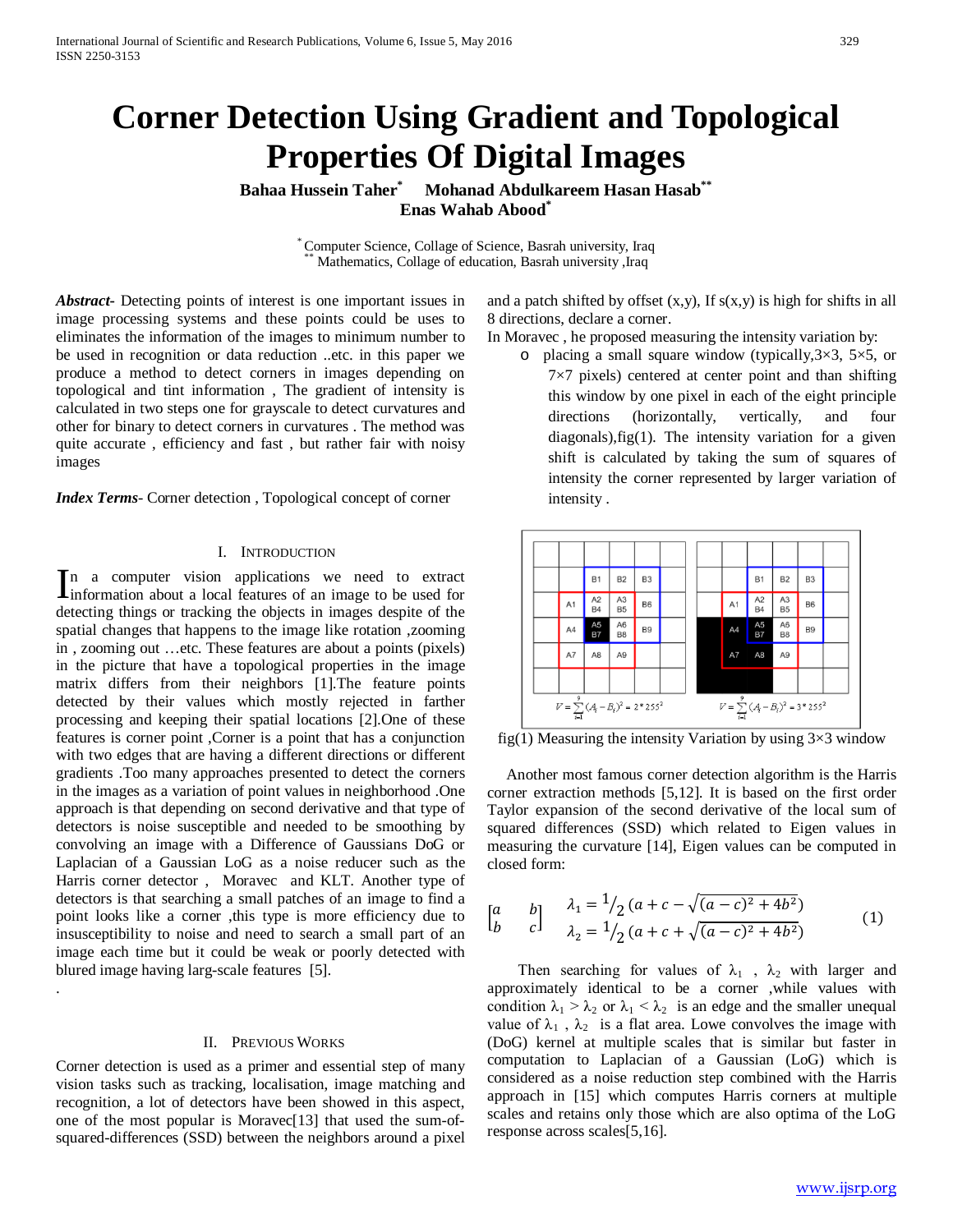KLT corner detector is produced by Kanade-Lucas-Tomasi is very similar to Harris, but with a greedy corner selection criterion, put all points for which  $\lambda$ 1 > threshold in a list L then sort the list in decreasing order by  $\lambda$ 1, declare highest pixel p in L to be a corner. Then remove all points from L that are within a  $DxD$  neighborhood of p until L is empty[17], the detectors that depends on derivatives is noise sensitive and need for smoothers as additional step and the smoothing some time change some image countenance .

 The SUSAN detector was a simple and efficient based on computing the pixels in neighborhood which have similar intensity to the center pixel. Corners can then be localized by thresholding this measure and selecting local minima [11], this detector is not susceptible to noise due to its independently from second derivative calculation.

 Other one of similar approaches detectors is FAST detector based on the property of comers that the change of image intensity should be high in all directions. Consequently, the comer response function (CRF) is computed as a minimum change of intensity over all possible directions. To compute the intensity change in an arbitrary direction an inter pixel approximation is used. A multigrid approach is employed to reduce the computational complexity and to improve the quality of the detected corners. This algorithm is significantly faster to compute. In this paper we introduce a new way to detect corner depending on topological properties of the point that represent a corner .

## III. CORNERS ESTIMATION

3.1 digital concepts [8 ,9,10 ]:

 If a digital set *X* represents a digital image then the ordered pair  $(p, f(p))$   $p \in X$  is a pixel where *p* is the coordinates and  $f(p)$  is the brightness level of the pixel. there are two types of pixels : object points that are the set  $F = \{p \in X | f(p) = 1\}$  and a background points which are the set  $B = \{p \in X | f(p) = 0\}.$ 

**Topological definitions**: Let  $p(x, y)$  and  $g(x', y') \in X$  (digital set) in 2D and belonging to the same neighborhood structure we can define the following relations:

•  $N_4$  *or 4-adjacent* :

$$
(p,q) \in N_4 \Leftrightarrow |x - x'| + |y - y'| = 1 \qquad (2)
$$

•  $N_I$  *or i-adjacent* :

$$
(p,q) \in N_I \Leftrightarrow |x - x'| = |y - y'| = 1 \tag{3}
$$

*<sup>I</sup>R* (4)

• *N<sub>8</sub> or 8-adjacent* is  $N_4 \cup N$ fig (2) illustrates the defined concepts .



fig(2)  $N_4$  represented by white circles  $\mathbb{S}$ ,  $N_I$  by black circles and  $N_8$  which is  $N_4$   $\cup N_I$ 

- *Hole*: the set of pixels *P* is a hole if  $P \in B$  (a background pixels) that is adjacent to and surrounded by a object pixels F .
- *Isolated* , *Border and Interior Point*: An object point  $P \in F$  is said to be *isolated* if it is not adjacent to any other object point, while a *border* point is the point that is adjacent to one or more background points ; otherwise the object point is called an *Interior* point, fig (3).



fig(3) Isolated , border and interior pixels

 After defining the basic components of the digital image we can define the corner and edge concepts by using above definitions:

*edge and corner*: let  $P \in F$  and is a border pixel then it called an edge pixel ,while edge pixel called a corner point if it is not connected to two pixels on the same direction as in fig $(4)$ .



fig(4) (a) P is edge (b) P is a corner

 We can write it mathematically depending on the illustrative sketches within the  $fig(4)$ :

- $\circ$  *edge* : P ∈ egde ⇔ ∀ P ∈ N<sub>8</sub>,  $\sum_{i=1}^{8} P_i = 5$ . (5)
- o *corner* : P ∈ corner  $\Leftrightarrow$   $\forall$  P ∈ N<sub>8</sub>,  $\sum_{i=1}^{8} P_i = 3$ . (6)

3.2 Gradient concept [4]:

 A corner is characterized by a region with intensity change in two different directions, to detect that change as gradient oriented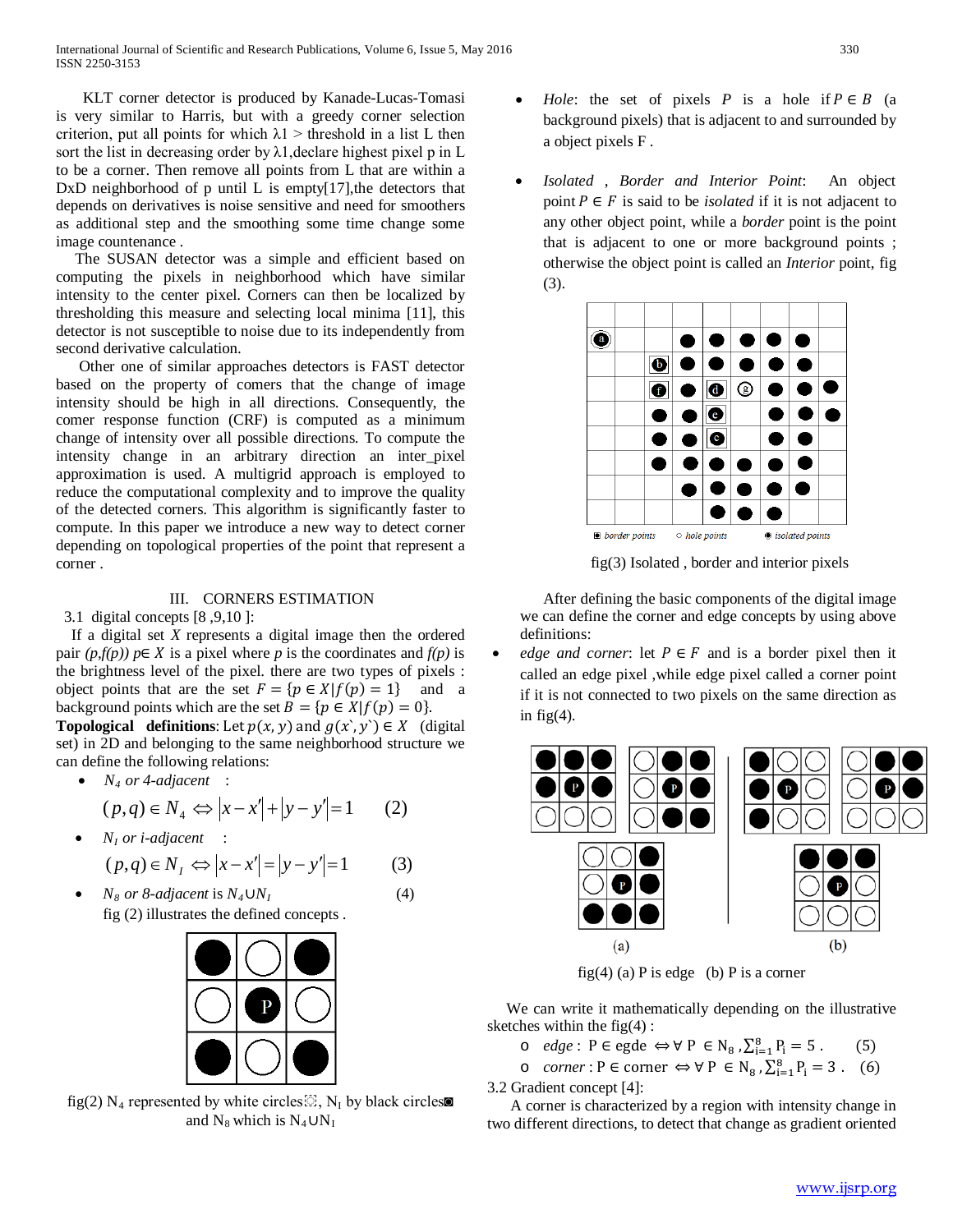in different directions a local derivative estimation is used as in Harris corner detector ,KLT and Moravec.



fig(5) Corners examples

To estimate the gradient for pixel P as in fig (5):

| Ρl                 | P <sub>2</sub> | P3                |
|--------------------|----------------|-------------------|
| $P_{\overline{4}}$ | P              | $P_5$             |
| $P_{6}$            | Ρ7             | $P_{\mathcal{S}}$ |

o Take the Horizontal gradient at P with x-direction Mask [- 1,0,1] by formula :

$$
\frac{\partial I_P}{\partial x} \cong (I_{P5} - I_{P4}) = I_P \otimes [-1, 0, 1]
$$
 (7)

o Take the Vertical gradient at P with y-direction Mask [-  $1,0,1$ <sup>T</sup> by formula :

$$
\frac{\partial I_P}{\partial y} \cong (I_{P2} - I_{P7}) = I_P \otimes \begin{bmatrix} 1 \\ 0 \\ -1 \end{bmatrix}
$$
(8)

 $[-1]$ <br>Now it is the time to articulate the research work with ideas gathered in above steps by adopting any of below suitable approaches:

## *A. Bits and Pieces together*

In this approach combine all your researched information in form of a journal or research paper. In this researcher can take the reference of already accomplished work as a starting building block of its paper.

## Jump Start

This approach works the best in guidance of fellow researchers. In this the authors continuously receives or asks inputs from their fellows. It enriches the information pool of your paper with expert comments or up gradations. And the researcher feels confident about their work and takes a jump to start the paper writing.

# *B. Use of Simulation software*

There are numbers of software available which can mimic the process involved in your research work and can produce the possible result. One of such type of software is Matlab. You can readily find Mfiles related to your research work on internet or in some cases these can require few modifications. Once these Mfiles are uploaded in software, you can get the simulated results of your paper and it easies the process of paper writing.

 $\circ$  Take the upper-right diagonal at P with mask 0 0 1 0 0 0 −1 0 0 as :

$$
\frac{\partial I_P}{\partial h} \cong (I_{P3} - I_{P6}) = I_P \otimes \begin{bmatrix} 0 & 0 & 1 \\ 0 & 0 & 0 \\ -1 & 0 & 0 \end{bmatrix}
$$
(9)

 $L=1 \t0 \t0J$ <br>o then involving a Gaussian window to estimate intensity variation, $fig(6)$ :

| .04                                                                                                                                      | .12 | .04 |
|------------------------------------------------------------------------------------------------------------------------------------------|-----|-----|
| .12                                                                                                                                      | .36 | .12 |
| .04                                                                                                                                      | .12 | .04 |
| $\mathcal{C}$ . $(\mathcal{C} \setminus \mathcal{C} \setminus \ldots \setminus \mathcal{C} \setminus \mathcal{C} \setminus \mathcal{C})$ |     |     |

fig(6) Gaussian window  
\n
$$
\sum_{i=1}^{8} (dI - dI)^2
$$

$$
V_{u,v}(x,y) = \sum_{i=1} w_i \left( u \frac{\partial l_i}{\partial x} + v \frac{\partial l_i}{\partial y} \right)^2 \tag{10}
$$

Where  $w_i$  is the weight of the Gaussian window at position i.  $\circ$  For a shift in the x-direction  $(u, v) = (1,0)$  or y-direction where  $(u,v)=(0,1)$ .

> By steps up the gradient is simply estimated for pixel P in all direction , in our paper we combine the two approaches to detect a corners with more precisely .

## IV. PROPOSED SYSTEM

The proposed algorithm was implemented with matlab7.11 (2010b) to detect the interesting points in images called corners . the system makes use from gradient information for the points within 8-neighborhood as in following steps:

- Reading an image and convert it to GRAY-SCALE image.
- Adjusting GRAY-SCALE image contrast.
- Calculating the sum of the gradient in all directions for each pixel.
- Filtering the results by choosing the high values of the sum .
- building a binary image with high value as ones otherwise zeros.
- estimating the gradient in both direction .
- the pixel with two horizontal and vertical gradient declares as a corner .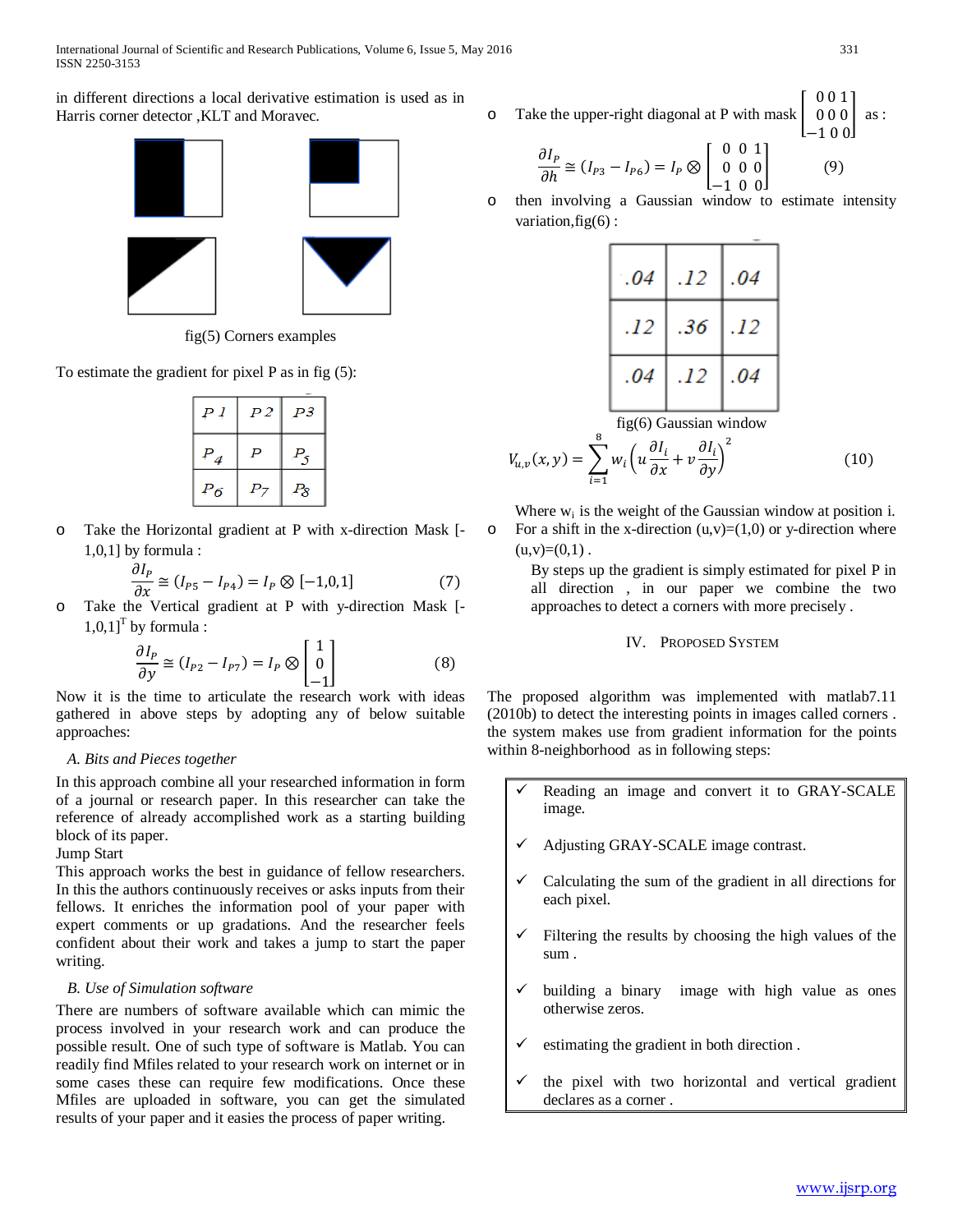In this method as a first step converting the image to gray scale then maping the intensity values in grayscale image I to new values in I<sub>adjusted</sub> such that 1% of data is saturated at low and high intensities of I. This increases the contrast of the output image .

 After that we take the gradients of the adjusted image to detect the changes in intensity in all direction as in fig  $(7)$ , fig  $(8)$ :



estimation the gradient in all direction  $d1(i,j) = |P5-P4|;$  $d2(i,j) = |P2-P7|;$  $d3(i,j) = |P1-P8|;$  $d4(i,j) = |P3-P6|$ ; Tot  $d(i, j) = \sum_{k=1}^{4} d_k(i, j)$ 

fig(7) Estimation the gradient in all directions



fig(8)(a) Grayscale image (b) the black pixels represents the gradient values of the points as darker color as grater value

 As showed in fig(8)(b) the black points represent the value of intensity changes in all direction the value of the pixels(points) ranged between 0-255 ,the pixels with high value is the pixels that have more than one difference in neighbor values, then we chose a threshold (experimentally  $>=150$ ) to form a new image (binary) with high values as object pixels, fig(9).



fig(9) Binary image represents the high gradient pixels ,0(white):no gradient ,1(black):high gradient

 The resulted image in fig(9) is keeping only pixels with high gradients it could be used to determine edges, curvatures and objects ,As we know the corner connects between two rectums in different direction that means it have two gradient one in xdirection and other in y- direction, so we calculate the gradient again in two direction and the pixel with two values declares as a corner, fig (10)



 $fig(10)$  (a) the pixels with horizontal gradient x-direction (b) the pixels with vertical gradient y-direction (c) distribution of corner points (d) localization of corners detected as final result

## V. RESULTS AND DISCUSSION

 This method proves its efficiency in detecting corners rate that the number of right detected is higher than false and missing once which could be limited to minimum in all examples,fig(11,12).



fig(11) examples of detected corners in images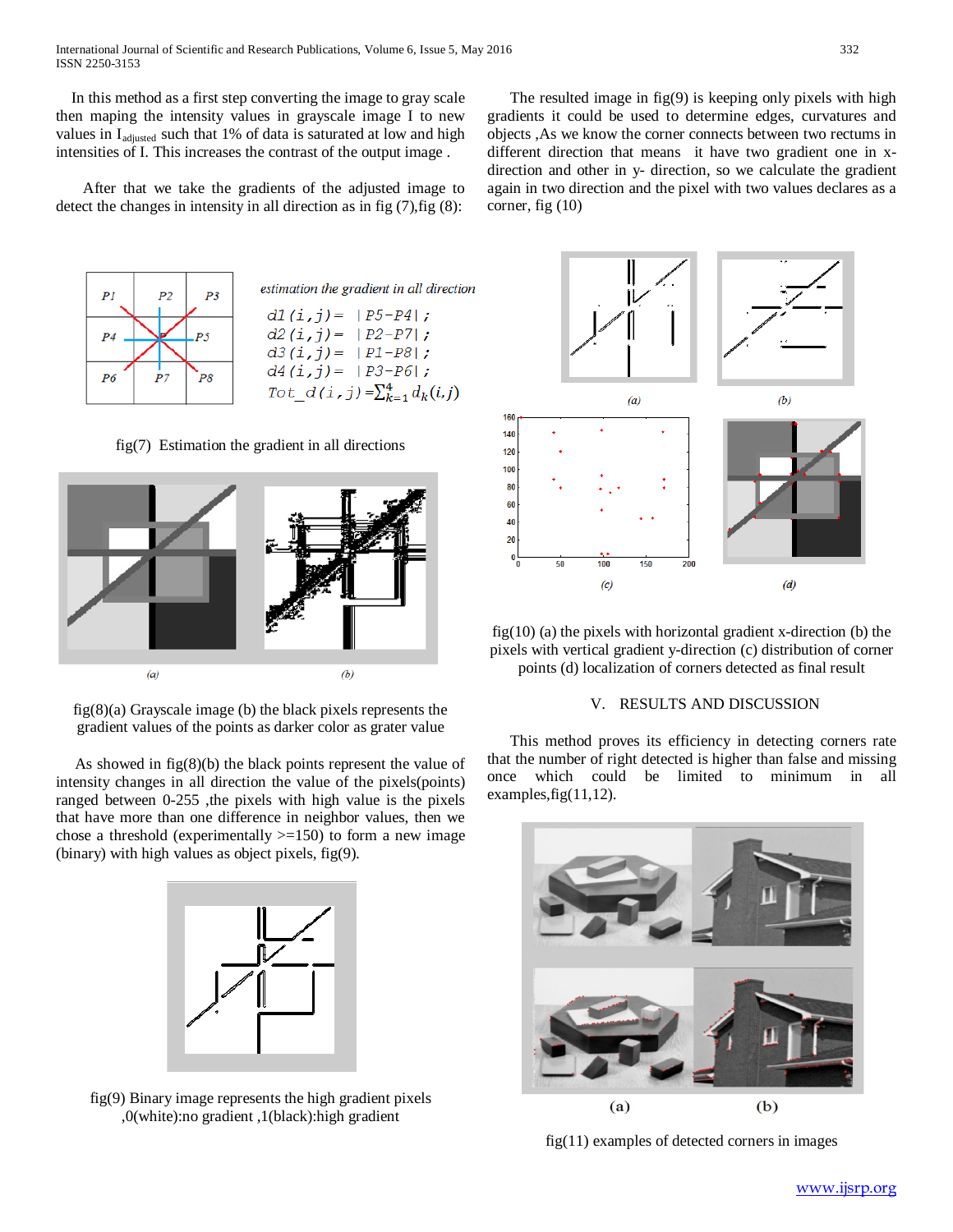

fig(12) More examples for detecting corners in : (a) normal image (b) blurred image (c) noised image

 The method is good in localization of different shapes of corners ( $\times$ , $\uparrow$ , $\sqsubset$ , $\top$ , Y) such as that type  $\top$  is detected once in one side and it gives an excepted localization results with blurred images, fig $(12)(b)$ . In the same fig $(12)(c)$  it obvious that this method is able to detect corners in noisy images but also reports false detection as much as the noise was thick , it recorded a high score of success in determining the sharp corners as well as the curvatures with high degree of curving and also it reduces as less as possible in detecting the curvature as a corner as showed in  $fig(13)$ .



fig (13) Detecting corners and sharp curvature

 The success of detecting corner is good even in rotation situation as in fig (14):





 The speed in implementation was rather high and good for online corner detection applications that uses medium resolution.

#### **REFERENCES**

- [1] Tuytelaars,T. and Mikolajczyk,K. , Local Invariant Feature Detectors: A Survey, Foundations and TrendsR\_ in Computer Graphics and Vision ,Vol. 3, No. 3 (2007) pp-177–280.
- [2] Miroslav Trajkovii, Mark Hedley , Fast corner detection,Image and Vision Computing Image (ELSEVIER ) 16 (1998) 75-87.
- [3] Harris,C & Stephens,M.,A Combined Corner And Edge Detector ,Plessey Research Roke Manor, 1988.
- [4] D.Parks, J.P. Gravel ,Corner Detection.

:

- [5] Edward Rosten and Tom Drummond ,Machine learning for highspeed corner detection ,Department of Engineering, Cambridge University, UK.
- [6] Elmar Mair et al , Adaptive and Generic Corner Detection Based on the Accelerated Segment Test., CIRL lab (Johns Hopkins University).
- [7] Tom´aˇs Svoboda,Kanade–Lucas–Tomasi Tracking (KLT tracker), Czech Technical University in Prague, Center for Machine Perception,(2007).
- [8] Hasab M.,Digital Topology and Edge Detection as Application , International Journal of Engineering and Advanced Technology (IJEAT) ISSN: 2249 – 8958, Volume-5 Issue-3, February 2016.
- [9] Attila Fazekas ,Introduction To Digital Topology .
- [10] T.Y Kong ,A.W.Roscoe And A.Rosenfeld . Concepts Of Digital Topology. Topology And Its Application 46 , 1992 , 219-262 .
- [11] S. M. Smith and J. M. Brady, "SUSAN A new approach to low level image processing," international Journal of Computer Vision, vol. 23, no. 34, pp. 45–78, 1997.
- [12] Moravec, H.: Obstacle avoidance and navigation in the real world by a seeing robot rover. In: tech. report CMU-RI-TR-80-03, Robotics Institute, Carnegie Mellon University & doctoral dissertation, Stanford University. Carnegie Mellon University(1980) Available as Stanford AIM-340, CS-80-813 and republished as a Carnegie Mellon University Robotics Institue Technical Report to increase availability.
- [13] A. Almansa and T. Lindeberg, "Fingerprint enhancement by shape adaptation of scale–space operators with automatic scale selection,"